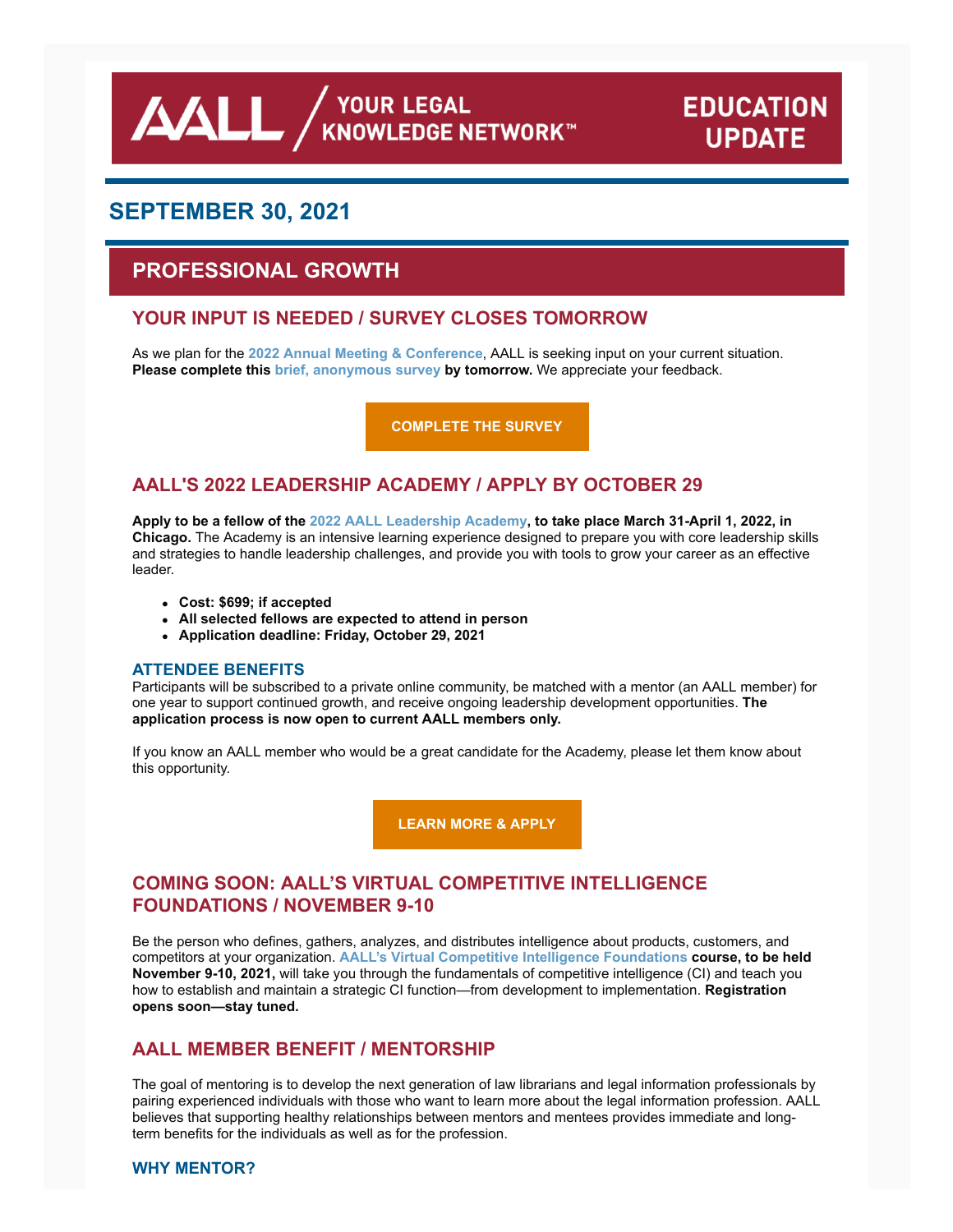- Encourage individual growth and development
- Provide leadership and share your wisdom
- Use as a tool for succession planning
- Provide for leadership continuity
- Gain a sense of renewed purpose and/or approach to problem-solving

#### **WHY BE A MENTEE?**

- Get advice based on real-world experiences
- Gain career assistance and professional recommendations
- Create a lasting professional relationship
- Gain a new approach to problem-solving
- Connect with a confidant on workplace concerns

**[LEARN MORE](https://www.aallnet.org/careers/mentor-program/)**

## **ANNUAL MEETING**

### **CALL FOR 2022 AALL ANNUAL MEETING PROGRAM PROPOSALS OPENS NEXT WEEK**

Planning is underway for next year's Annual Meeting & Conference in Denver, Colorado, and we encourage you to get involved by proposing a program for AALL 2022—**Advancing Justice for All**—when the call for proposals opens next week. Peruse the **["must-have" program topics](https://www.aallnet.org/conference/resources/proposing-a-program/must-program-topics/)** identified for next year's conference as well as **[additional resources for proposers](https://www.aallnet.org/conference/resources/proposing-a-program/)**, and mark your calendar for a **virtual coffee chat on the program proposal process** [on November 2. AALL remains committed to ensuring a dynamic and dive](https://elearning.aallnet.org/products/virtual-coffee-chat-proposing-a-program-for-aall-2022)rse lineup of programs designed to meet your needs. We are currently planning to have an in-person Conference, but proposers will be asked to indicate whether their program could be offered virtually as well.

## **GRANTS & SCHOLARSHIPS**

### **AALL/BLOOMBERG LAW CONTINUING EDUCATION GRANT**

Does your chapter, special interest section, committee, or caucus have an educational event that needs funding? If so, apply for an **[AALL/Bloomberg Law Continuing Education Grant](https://www.aallnet.org/education-training/grants/cpe-program-grants/)**. Grant requests are accepted at various times throughout the year. **The next deadline for grant applications is Friday, October 29, 2021.**

## **COFFEE CHATS & WEBINARS**



### **AALL VIRTUAL COFFEE CHAT: BRIDGING THE GAP BETWEEN INFORMATION SCIENCE, LAW SCHOOL, AND PRACTICE / OCTOBER 5**

Those teaching in law schools, library and information programs, i-schools, etc., are always working on ways to bridge the gap between law school and law practice. Have you tried

various methods, and want a new perspective? Are you wondering what others are teaching, and how they are achieving successes in their environments? Join us **Tuesday, October 5 from 3:00 p.m. - 3:45 p.m. (CDT)** for an informal discussion on what classes are being taught, the topics of interest, and what it all means for the legal information profession.

**Cost: Free and open to AALL members only; space is limited.**

**[LEARN MORE & REGISTER](https://elearning.aallnet.org/products/virtual-coffee-chat-bridging-the-gap-between-information-science-law-school-and-practice)**

**AALL VIRTUAL COFFEE CHAT: CHECK IN WITH YOUR AALL EXECUTIVE BOARD / OCTOBER 19**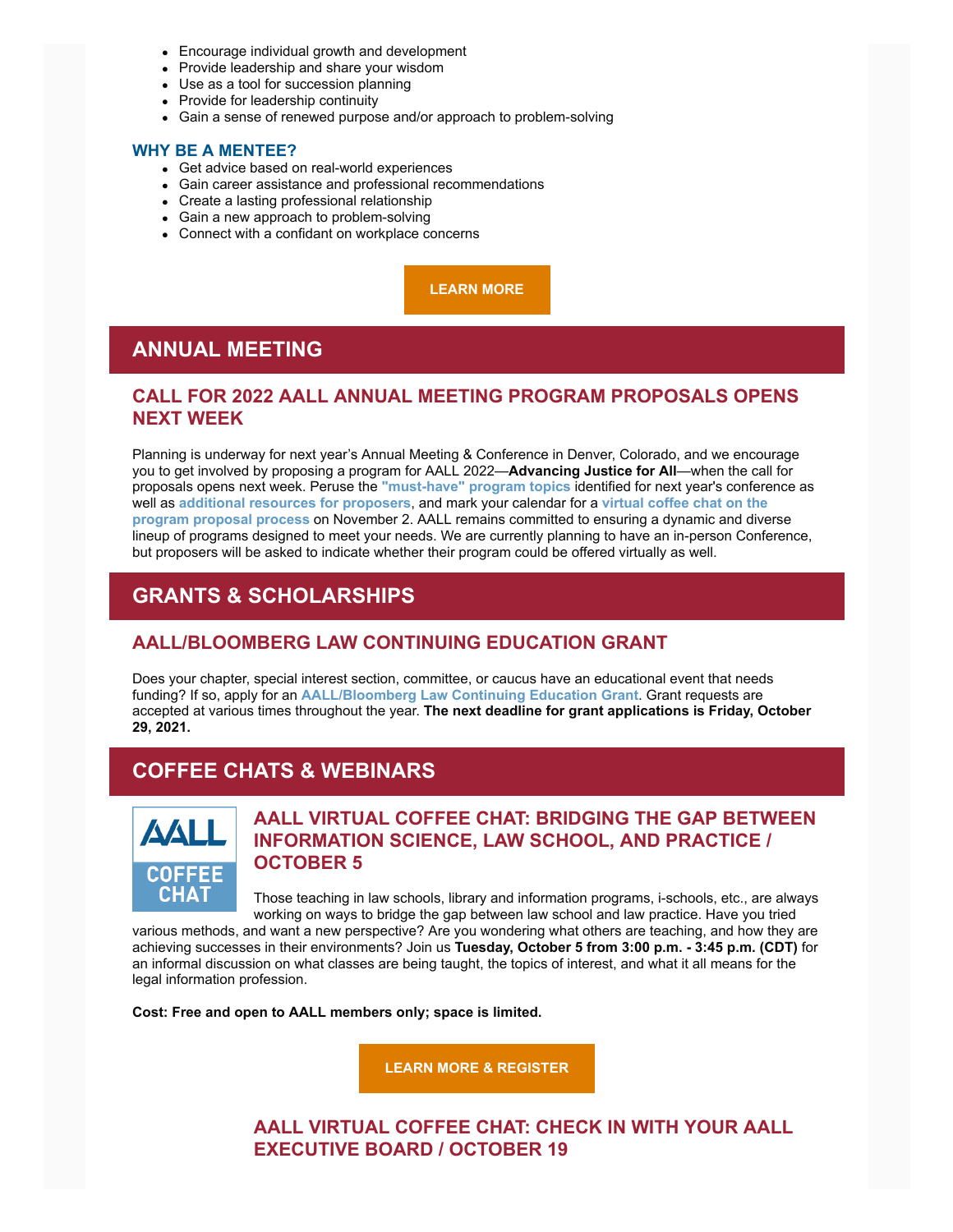

As we start this new AALL leadership year, join us on **Tuesday, October 19 from 3:00 p.m. - 3:45 p.m. (CDT)** to catch up with your 2021-2022 AALL Executive Board. We want to hear how you are doing, what AALL can assist you with, and what issues AALL should focus on in the months ahead. Come prepared with your ideas and questions.

**Cost: Free and open to AALL members only; space is limited.**

**[LEARN MORE & REGISTER](https://elearning.aallnet.org/products/virtual-coffee-chat-check-in-with-your-aall-executive-board)**



### **YOUR CRISIS IS NOT MY EMERGENCY: MINDFULNESS TECHNIQUES TO MANAGE STRESS / OCTOBER 28**

Many legal information professionals are busy with new students, attorneys, judges, and clerks. This is in addition to the regular stresses we encounter in our jobs, both internal and external. Join us **Thursday, October 28 from 11:00 a.m. - 12:00 p.m. (CDT)** to learn a

variety of mindfulness strategies and techniques to manage your stress, including some optional chair yoga. The webinar will also discuss the amendments to ABA Standard 508 regarding law student well-being resources.

**Cost: Members - Free / Nonmembers - \$60**

**[LEARN MORE & REGISTER](https://elearning.aallnet.org/products/your-crisis-is-not-my-emergency-mindfulness-techniques-to-manage-stress)**



### **AALL VIRTUAL COFFEE CHAT: PROPOSING A PROGRAM FOR AALL 2022 / NOVEMBER 2**

The **[AALL 2022 call for proposals](https://www.aallnet.org/conference/resources/proposing-a-program/)** will be open throughout October and November—do you have a great program topic in mind? Perhaps you are wondering what makes a strong proposal, or you have general questions about the proposal process itself. Or maybe you

have a past experience to share that could benefit first-time proposers. Join Annual Meeting Program Committee Chair **Joe [Lawson](https://www.aallnet.org/members_only/membership/IndividualFormPublicMembers/detail?id=2010017814F)** on **Tuesday, November 2 from 1:00 p.m. - 1:45 p.m. (CDT)** for an informal conversation about putting together fantastic program proposals for next year's conference.

**Cost: Free and open to AALL members only; space is limited.**

**[LEARN MORE & REGISTER](https://elearning.aallnet.org/products/virtual-coffee-chat-proposing-a-program-for-aall-2022)**



### **THOMSON REUTERS PARTNER WEBINAR: A BETTER LEGAL NEWS EXPERIENCE: REUTERS LEGAL NEWS / NOVEMBER 16**

*Reuters Legal News (RLN)*, available now at no cost, offers award-winning business and market news alongside deep legal practice area content—and new opportunities for business development and client engagement. Join us **Tuesday, November 16 from 2:00**

**p.m. - 3:00 p.m. (CST)** to learn about *RLN's* onboarding portal and personalization features, and how to introduce your patrons to a legal news experience with business, market, and legal content, all in one place.

**Cost: Members - Free / Nonmembers - \$60**

**[LEARN MORE & REGISTER](https://elearning.aallnet.org/products/a-better-legal-news-experience-reuters-legal-news-thomson-reuters-partner-webinar)**



### **LAW LIBRARIANS ARE TECH EXPERTS—WHETHER WE KNOW IT OR NOT / NOVEMBER 18**

Law librarians are constantly adopting new technology skills and enhancing existing ones but how often do they take stock of these skills? Join us **Thursday, November 18 from**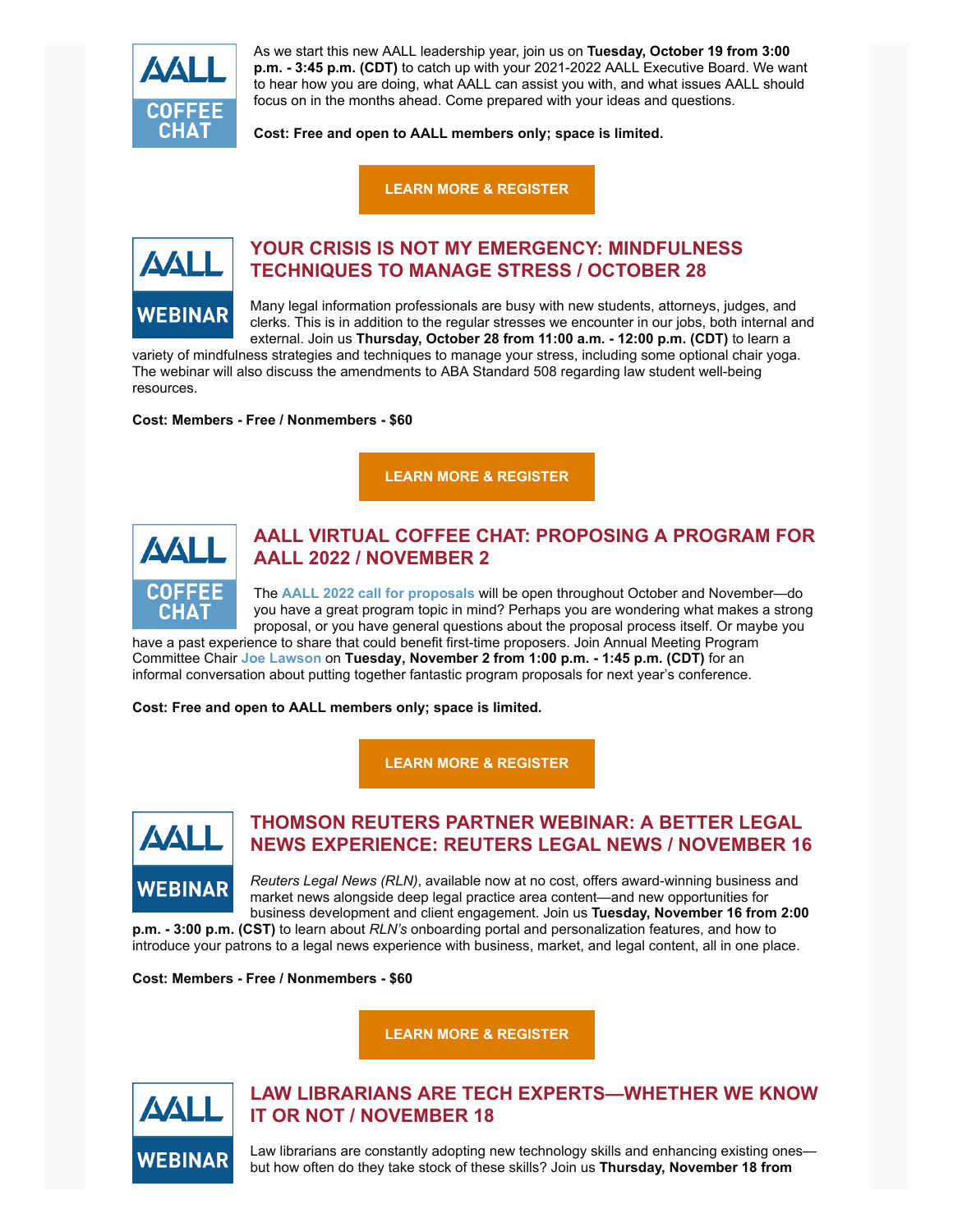**11:00 a.m. - 12:00 p.m. (CST)** and learn how to use the skills law librarians already have to boost teaching and reference services. In addition, learn how to improve current programs—from reference interviews to formal classroom instruction—and impress even the most tech-savvy administrator.

**Cost: Members - Free / Nonmembers - \$60**

**[LEARN MORE & REGISTER](https://elearning.aallnet.org/products/law-librarians-are-tech-expertswhether-we-know-it-or-not)**

### **QUICK LINKS**

**[AALL Events Calendar](https://www.aallnet.org/forms/MeetingCalendar/) | [AALL eLearning](https://elearning.aallnet.org/) | [AALL Education on AALLNET](https://www.aallnet.org/education-training/bok/) | AALL Body of Knowledge | [AALL COVID-19 Resources](https://www.aallnet.org/about-us/press-room/coronavirus/) | [AALL DEI Resources](https://www.aallnet.org/about-us/press-room/anti-racism-diversity-equity-inclusion/)**

## **ON-DEMAND LEARNING**

### **EXPAND YOUR BUDGETING SKILLS / REGISTER FOR AALL'S SELF-PACED COURSE**

[Many of your colleagues have already registered for and completed AALL's self-paced course, "](https://elearning.aallnet.org/products/introduction-to-law-library-budgets-2)**Introduction to Law Library Budgets**." Don't miss out—learn the fundamental skills that will help you address important issues such as identifying and managing competing priorities, explaining day-to-day operations, and connecting financial resources to meet goals.

Developed by subject matter experts who are your colleagues and fellow members, this course will provide you with the skills you need to become more confident when it comes to making and maintaining a budget within your organization. If you have any questions, please contact AALL at **[elearning@aall.org](mailto:elearning@aall.org)** or 312.939.4764.

**Cost: Members \$99 / Nonmembers \$149**

**[LEARN MORE & REGISTER](https://elearning.aallnet.org/products/introduction-to-law-library-budgets-2)**

### **WEBINARS NOW AVAILABLE ON-DEMAND**

- **[Thomson Reuters Partner Webinar: Change Management and Legal Users: Driving Efficiency](https://elearning.aallnet.org/products/change-management-and-legal-users-driving-efficiency-and-adopting-new-tools-to-increase-productivity-thomson-reuters-webinar) and Adopting New Tools to Increase Productivity**
- **[2021 AALL Virtual Legislative Advocacy Training](https://elearning.aallnet.org/products/2021-aall-virtual-legislative-advocacy-training)**
- **[LexisNexis Partner Webinar: How Well Do You Know Your Expert Witnesses \(Or Opposing](https://elearning.aallnet.org/products/how-well-do-you-know-your-expert-witnesses-or-opposing-counsels-lexisnexis-partner-webinar) Counsel's)?**
- **[Trellis Partner Webinar: Leveraging Legal Analytics in State Trial Courts](https://elearning.aallnet.org/products/leveraging-legal-analytics-in-state-trial-courts-trellis-partner-webinar)**
- **[Onboarding When You Can't Shake Hands](https://elearning.aallnet.org/products/onboarding-when-you-cant-shake-hands)**

#### **PICK OF THE MONTH**

*Selected by AALL's Continuing Professional Education Committee*

#### **[DELVING INTO THE U.S. CONGRESSIONAL SERIAL SET](https://www.fdlp.gov/delving-into-the-u-s-congressional-serial-set)**

With the debut of significant portions of the Serial Set in an online platform set for this month (September 28), it is a good time to brush up on your legislative history research skills. Andrea Sevetson, retired government information librarian and author, leads a 53-minute webinar explaining the history and coverage of materials in the Serial Set. There is a good outline of how things are set up, what is covered in the set, and how they are organized and accessed.

Find many more continuing education programs and webinars on **[AALL eLearning](https://elearning.aallnet.org/)**.

## **COMMUNITY CORNER**

**FCIL-SIS WEBINAR: CANON LAW 101 / OCTOBER 26**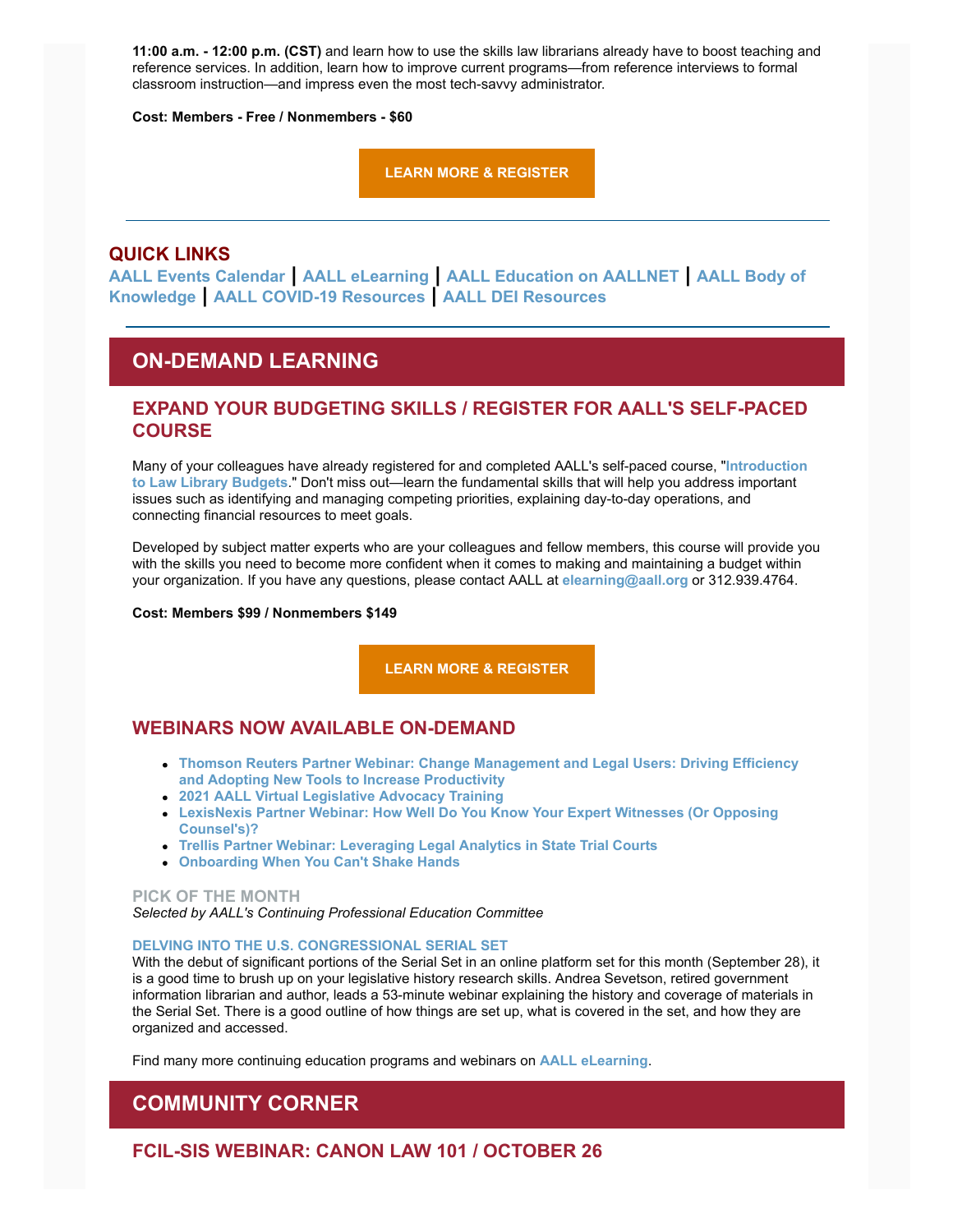This webinar introduces canon law, the administrative code of the Catholic Church. Attendees will learn about the historical development of canon law, focusing on the first universal canonical code, the "Pio Benedictine" Code of Canon Law of 1917, and Pope St. John Paul II's order to revise this code, culminating in the promulgation of the current 1983 code of canon law. Join us **Tuesday, October 26 from 10:00 a.m. - 11:00 a.m. (CDT)** to learn how canon law is enforced through the canonical court system, one of the most complete unified systems of courts and legal systems in the world, covering all parts of the globe where Roman Catholics live. Attendees will also learn how canonical research is conducted and how the lack of modernization and intense secrecy that pervades the canonical system hinder the ability to conduct canonical research and enable abusive and inequitable application of canon law.

#### **Open to all AALL members.**

#### **[LEARN MORE & REGISTER](https://www.aallnet.org/forms/meeting/MeetingFormPublic/view?id=6A7AA00000078)**

## **LEADER IN YOU**

Each month the Leadership Development Committee will highlight a librarian leader and ask them a few questions about their leadership journey.

#### **Ana Rosa Ramirez Toft-Nielsen**

**Professional Development Innovation Manager Greenberg Traurig, LLP**

#### **What does leadership mean to you?**

Leadership is influence and follow-through. You can be great at inspiring others, however, if you do not follow through with that inspiration, then are you truly a leader? Leaders harness that influence and provide direction. They have a great idea and execute it in a positive manner.

#### **What are the most important attributes of successful leaders today?**

The most important attributes are communication, accountability, empathy, and agility. Communication is key to ensuring your team works together. If your intentions and objectives are clear, it is easier for your team members to understand the final goals. Everyone will be on the same page and take ownership in their role. Accountability is crucial to the outcome of a project. If you are always working to improve and grow, your example shows your commitment to the team as well as the vision. Accountability rallies excellence and confidence.

Empathy for your team members allows you to ensure your team has confidence and trust in you. If your intentions are rooted in empathy, you will establish stronger connections with your team members. Supporting your team is key both in and outside of work. Lastly, agility to navigate unfamiliar or changing environments. It is important to learn from experiences for the ever-changing environment. You can make plans, but it is important to be flexible. Sometimes there will be obstacles, new ideas, changes, or a pandemic.

#### **What are you doing to ensure your continued growth and development as a leader?**

Two things: self-awareness and conferences. By being self-aware, I can be a more effective leader. How others view me at work allows me to adjust my objectives, technique, and approach. The better you understand your strengths and weakness, the better you can be an effective leader. By attending conferences, I can learn from colleagues and find opportunities to further develop my skills. These professional opportunities allow you to expand from your normal circle to gather ideas from other professions and libraries.

#### **Is there a particular AALL product/program/article that was especially helpful for you as you developed as a leader?**

The two that come to mind are the AALL Annual Meeting and informal mentorships. At my first AALL Annual Meeting, I was introduced to so many great colleagues and inspired by so many interesting programs. Through these conferences, I was able to meet others and forged relationships. Through those relationships, I have learned so much not only about AALL, but the profession and other opportunities as well. Many of these relationships have turned into great friendships and mentorships. The Annual Meetings are a fantastic place to put faces to names and bond with others. I have learned so much from my colleagues. I am thankful for their advice, friendships, and mentorships.

#### **Which leadership skills were the most difficult to develop?**

For me, it would be the ability to delegate. I am a doer so changing my role from doer to leader can be difficult at times. I found this skill was developed the most while managing my student representatives in my previous position. By delegating important tasks and communicating the overall role, my students took more ownership of their role on the team and vision. I provided direction and responsibilities but allowed them to work out the details. It was crucial for me as a manager to "let it go."